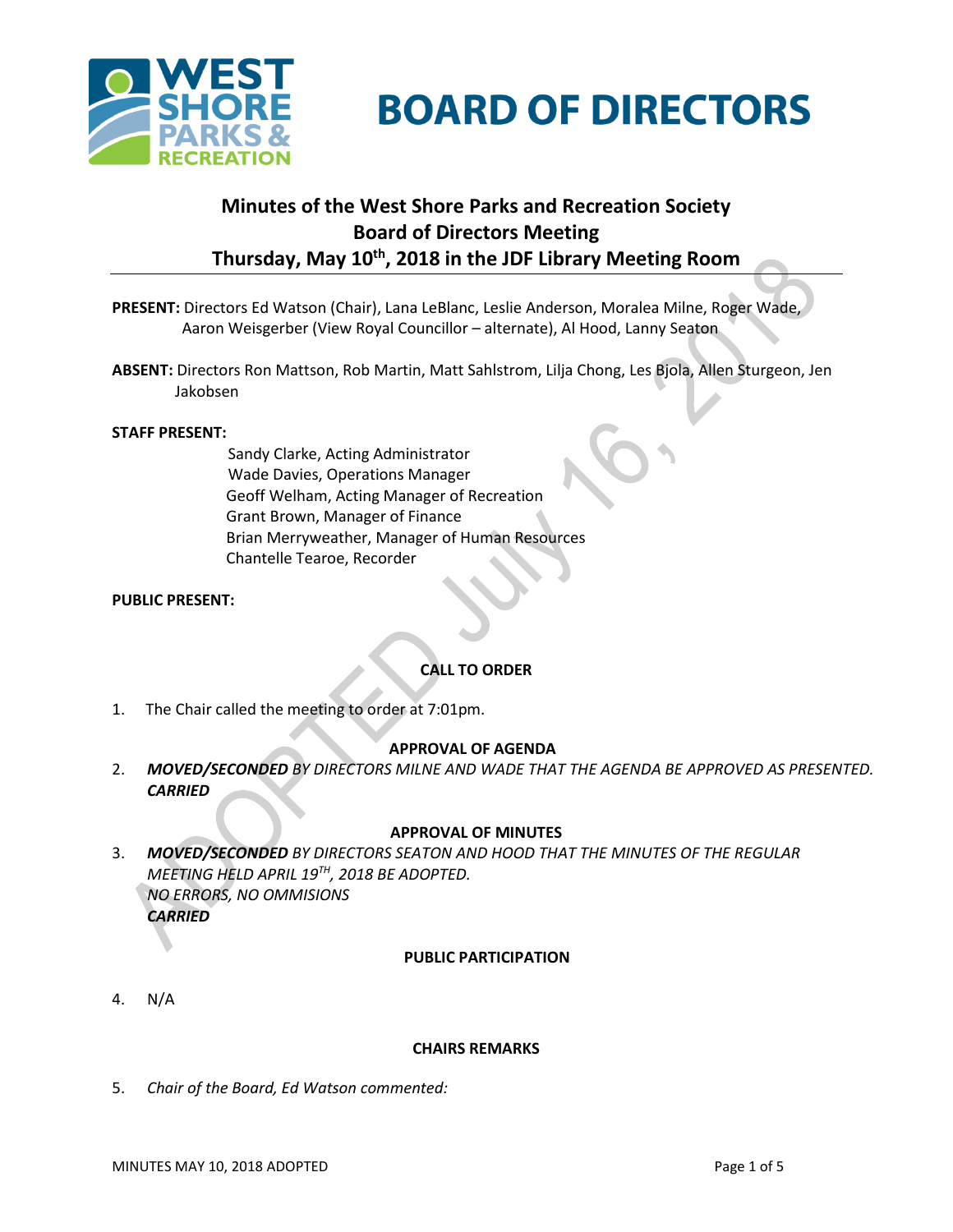- The Baby Fair was last weekend and looked like a busy event.

- The Mayors and CAOs met on April 30<sup>th</sup> with the consultant, John Huggett. The meeting went well. Mayor Screech sent an email on behalf of the owners, saying the follow:

> The owners group wish to convey that they remain committed to resolving the issues and disagreements between them regarding West Shore Parks & Recreation. They collectively recognize that West Shore is a first class facility that we all take pride in. In the coming months, the owners will be working on finalizing new agreements for West Shore. In the meantime, we thank the board and the staff for their work and support.

- Talked to consultant, John Huggett. He is finalizing his report and will be meeting with the Mayors again. Not sure of the timeline but the suggestion was that the report would be finalized by the Annual General Meeting.

- The AGM is on June 14<sup>th</sup>, 2018. Please make sure the Mayors from your represented municipality are coming and that agenda items have been sent in. A reminder that there will be a board meeting afterwards.

- Ed mentioned that he will be away for four weeks, starting tomorrow. Vice Chair, Leslie Anderson will fill in as Chair in the meantime.

# **STANDING COMMITTEES**

# 6. **a) Finance Committee**

*Chair, Les Bjola commented the following:*

N/A

# **b) Strategic Planning Committee**

*Chair, Ed Watson commented the following:*

N/A

# **c) Policy**

 *Chair, Lana LeBlanc commented the following:*

- The Policy Committee met and finalized changes to the Board Policy Manual. A report will be provided at the AGM regarding the changes.

# **d) Environment**

 *Chair, Moralea Milne commented the following:*

- The work of the environment committee is now in the hands of staff, and they are doing the work.

# **e) Skatepark**

 *Acting Manager of Recreation, Geoff Welham commented the following:*

- On May 8th, 2018, we received the revised 3D conceptual design along with 3 different versions of the estimated construction budgets. Community Development Coordinator, Bobbi Neal is setting up a meeting with the Westshore Skatepark Coalition and board sub-committee to discuss funding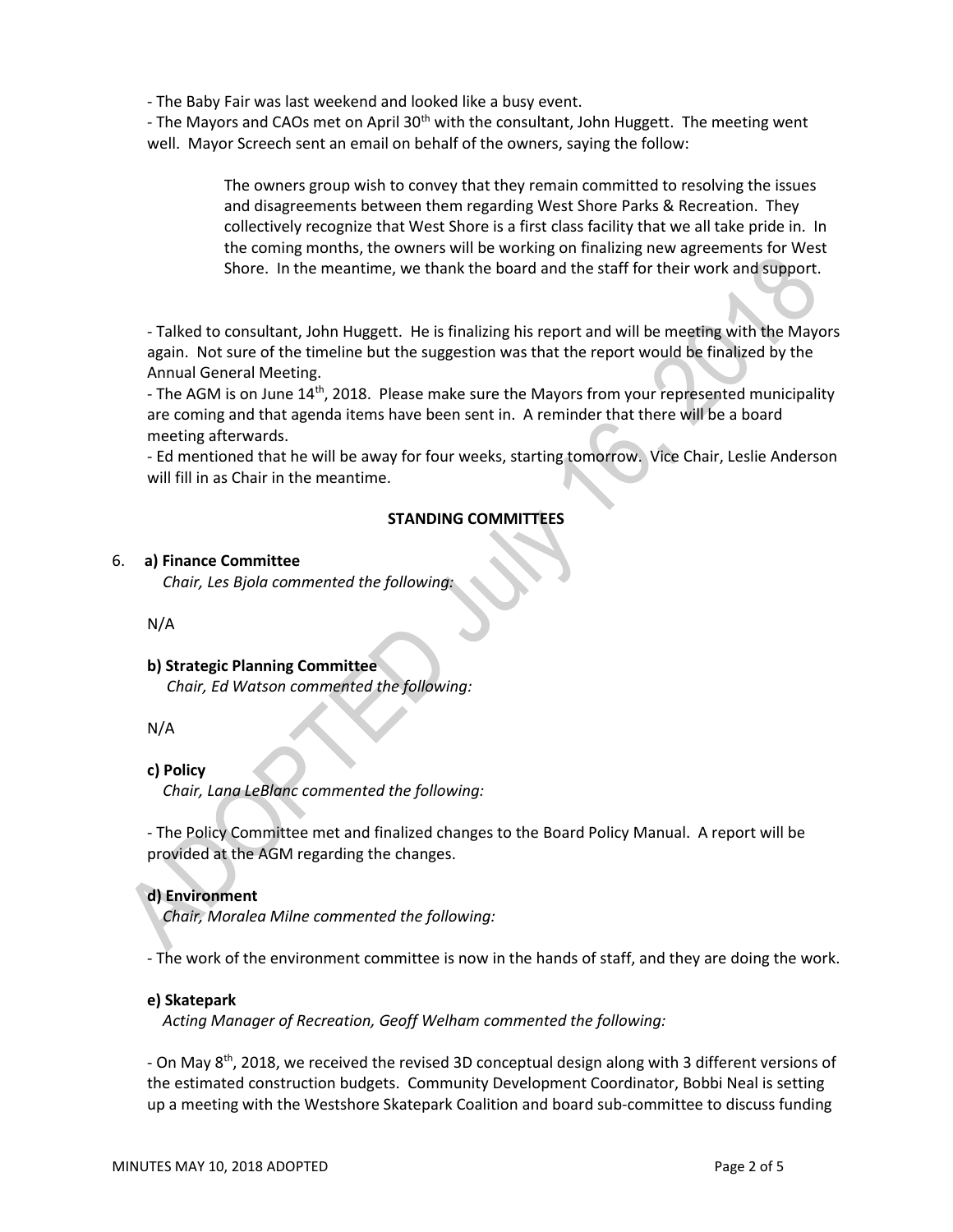options. Funding options to consider will be brought to the board meeting in June and a report with recommendations will be brought to the board meeting in September.

*Acting Manager of Recreation, Geoff Welham commented that Phase 1 and 2 can be done first with Phase 3 including amenities done at a later date.*

*Chair, Ed Watson asked if naming requests had been put into place.*

*Acting Manager of Recreation, Geoff Welham commented, no.*

*Director, Lana LeBlanc commented that quite often grants will ask if there is a naming request option.*

*Acting Administrator, Sandy Clarke commented that staff would like to take a look at the project, decide what can be done in-house in order to reduce the cost. Staff will go back to the Westshore Skatepark Coalition and board regarding funding and will come back with a comprehensive plan.*

#### **f) Facilities Review**

 *Chair, Moralea Milne commented the following:*

- The Facilities Review Committee met last night. We have completed the Terms of Reference, the Inter-Municipal Inventory, and staff began a review of the facility usage and its cost recovery, which we are still tweaking. Director, Leslie Anderson completed a decision making framework. We have not yet engaged with the user groups as we are thinking of the right questions to ask and who will be asked.

- Acting Administrator, Sandy Clarke has had an initial conversation with the person who developed the PERC report, however, we need more information before going forward with an update to the document.

*Chair, Ed Watson commented that it would be helpful to get complete information to the owners to help with their decision while consulting with John Huggett.*

*Acting Manager of Recreation, Geoff Welham commented that we have a good foundation of information that needs more detail added.*

*Chair, Ed Watson asked if a report could be presented at the AGM.*

*Director, Leslie Anderson commented that perhaps we can provide a summary of what we are gathering and include some initial figures.*

*MOVED/SECONDED BY DIRECTORS SEATON AND ANDERSON THAT THE COMMITTEE REPORTS BE APPROVED AS PRESENTED. CARRIED*

#### **OLD BUSINESS**

7. N/A

#### **NEW BUSINESS**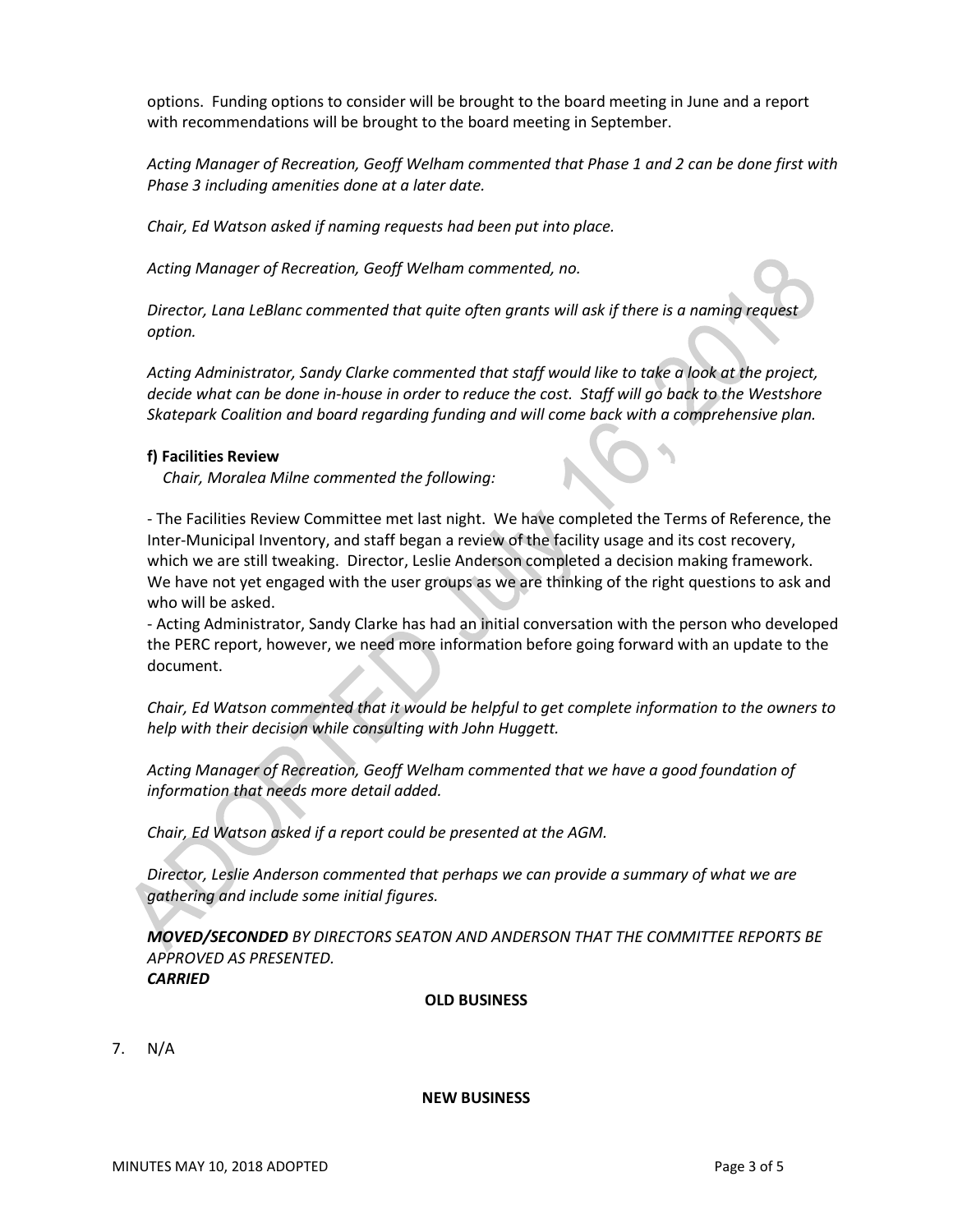#### 8. **a) BC Societies Act – Bylaw/Constitution update**

*Acting Administrator, Sandy Clarke showed a Powerpoint presentation itemizing the changes that are being made to the Bylaws and Constitution as part of the required transition before November 2018. Acting Administrator, Sandy Clarke met with member CAOs to thoroughly review and discuss the changes and updates.*

#### **FOR INFORMATION**

#### 9. **a) Human Resources Report**

*Manager of Human Resources, Brian Merryweather commented the following:*

#### o Cupe Negotiations

- Manager of Human Resources, Brian Merryweather and Manager of Operations, Wade Davies met with CUPE on April 30<sup>th</sup>, 2018. The issues dealt with were mostly to do with housekeeping. We will know what the decision is from CUPE when they meet with either our Local or Local 374 regarding a final offer.

*MOVED/SECONDED BY DIRECTORS SEATON AND MILNE THAT THE HUMAN RESOURCES REPORT BE APPROVED AS PRESENTED. CARRIED*

# *FOR INFORMATION ONLY*

# **FOR INFORMATION**

# **b) Administrator's Report**

 *Sandy Clarke, Acting Administrator reported the following highlights:* 

*-* WSPR has had some large events like the Indoor Archery Championships who were extremely happy with the staff and the facility and have already booked for next year. 3 other large scaled events were held at WSPR recently, 2 of which were unbudgeted.

- WPSR received \$50,000 from the Sport for Life grant which promotes physical literacy. The grant was received in partnership with School District 62, PISE, Island Health and the CRD. A further grant was received from Island Health that supports PISE and WSPR staff members mentoring teachers on the inclusion of physical literacy programs in the schools.

- Have received support from Canada Summer Jobs for 19 summer positions, 2 of which are Parks Attendants.

- The Regional May Pass is currently on sale for \$25 and provides access to all 14 Regional Recreation Centres for the month of May. If you convert the May Pass to an annual pass, a discount of \$25 is applied.

- Maintenance has been working on the Worksafe and Technical Safety BC issues that have come up around ammonia procedures and practices. We are progressing well.